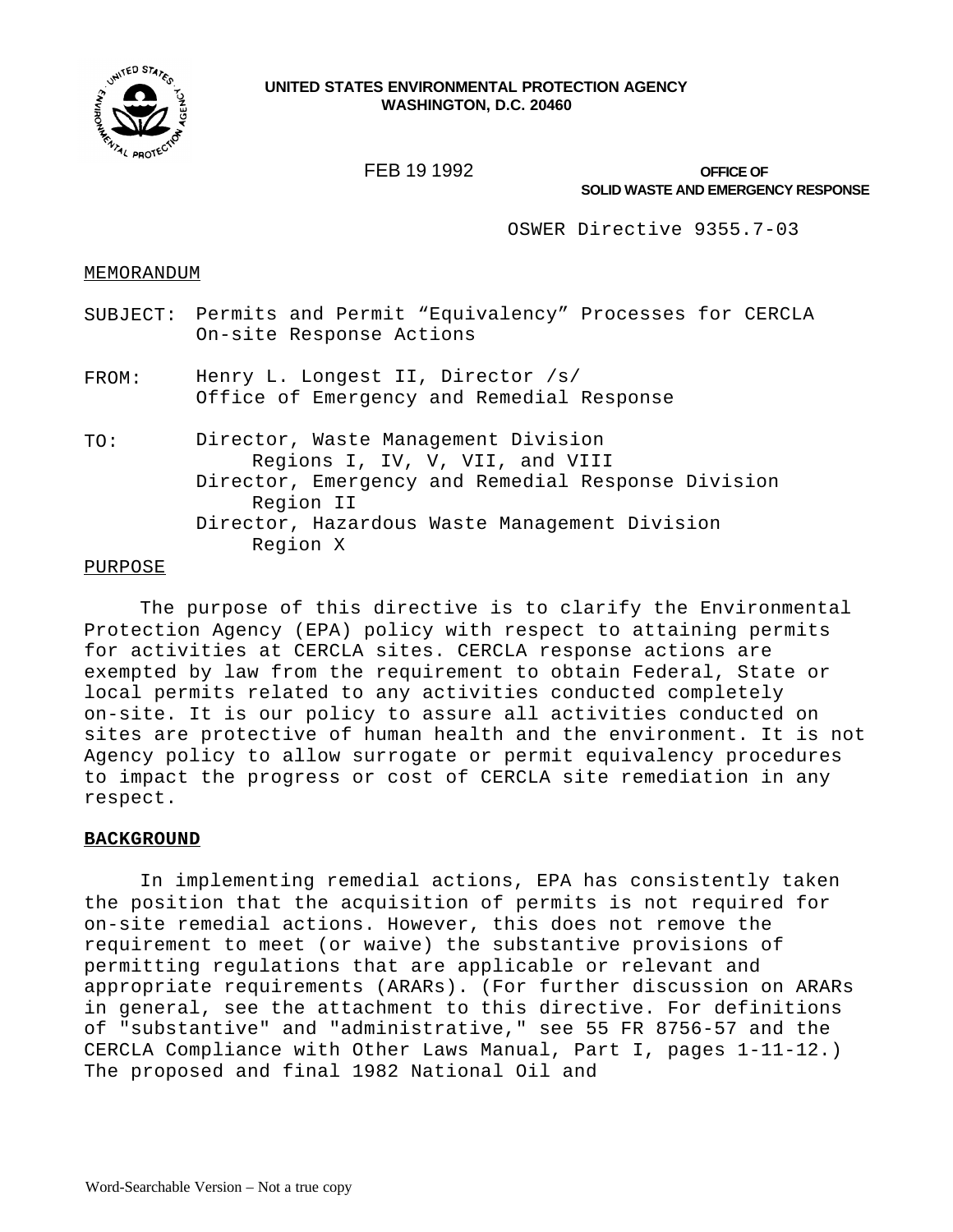Hazardous Substances Pollution Contingency Plan (NCP) made no mention of the permit issue. However, EPA addressed the issue in a memorandum entitled "CERCLA Compliance with Other Environmental Statutes" which was attached as an appendix to the proposed 1985 NCP (50 FR 5928, February 12, 1985). The memorandum stated:

"CERCLA procedural and administrative requirements will be modified to provide safeguards similar to those provided under other laws. Application for and receipt of permits is not required for on-site response actions taken under the Fund-financed or enforcement authorities of CERCLA."

EPA determined in the final rule [1985 NCP section 300.68(a)(3)] that "Federal, State, and local permits are not required for Fund-financed action or remedial actions taken pursuant to Federal action under section 106 of CERCLA." The 1986 amendments to CERCLA codified section 300.68(a)(3) of the 1985 NCP with a statutory provision, section 121(e)(1). CERCLA section 121(e)(1) provides that no Federal, State, or local permit shall be required for the portion of any removal or remedial action conducted entirely on-site, where such remedial action is selected and carried out in compliance with section 121.

The 1990 NCP [section 300.400(e)(1)] implements this permit exemption for "on-site" actions, defining "on-site" as "the areal extent of contamination and all suitable areas in very close proximity to the contamination necessary for implementation of the response action." The preamble to the NCP (at 55 FR 8689, March 8, 1990) explains that "areal" refers both to the surface areas and the air above the site. EPA policy further defines "on-site" to include the soil and the groundwater plume that are to be remediated. On-site remedial actions may involve limited areas of noncontaminated land; for instance, an on-site treatment plant may need to be located above the plume or simply outside of the waste area itself.

As provided in NCP section 300.400(e)(1), response actions covered by CERCLA section.121(e)(1) include those conducted pursuant to CERCLA sections 104, 106, 120, 121, and 122. Thus response actions conducted by a lead agency, or by a potentially responsible party or other person under an order or consent decree with EPA, are covered under the ambit of CERCLA section  $121(e)(1)$ . Response actions by a lead agency include those response actions implemented by EPA, the Coast Guard, or another Federal agency. They also include response actions implemented by a State or political subdivision operating pursuant to a contract or cooperative agreement executed pursuant to CERCLA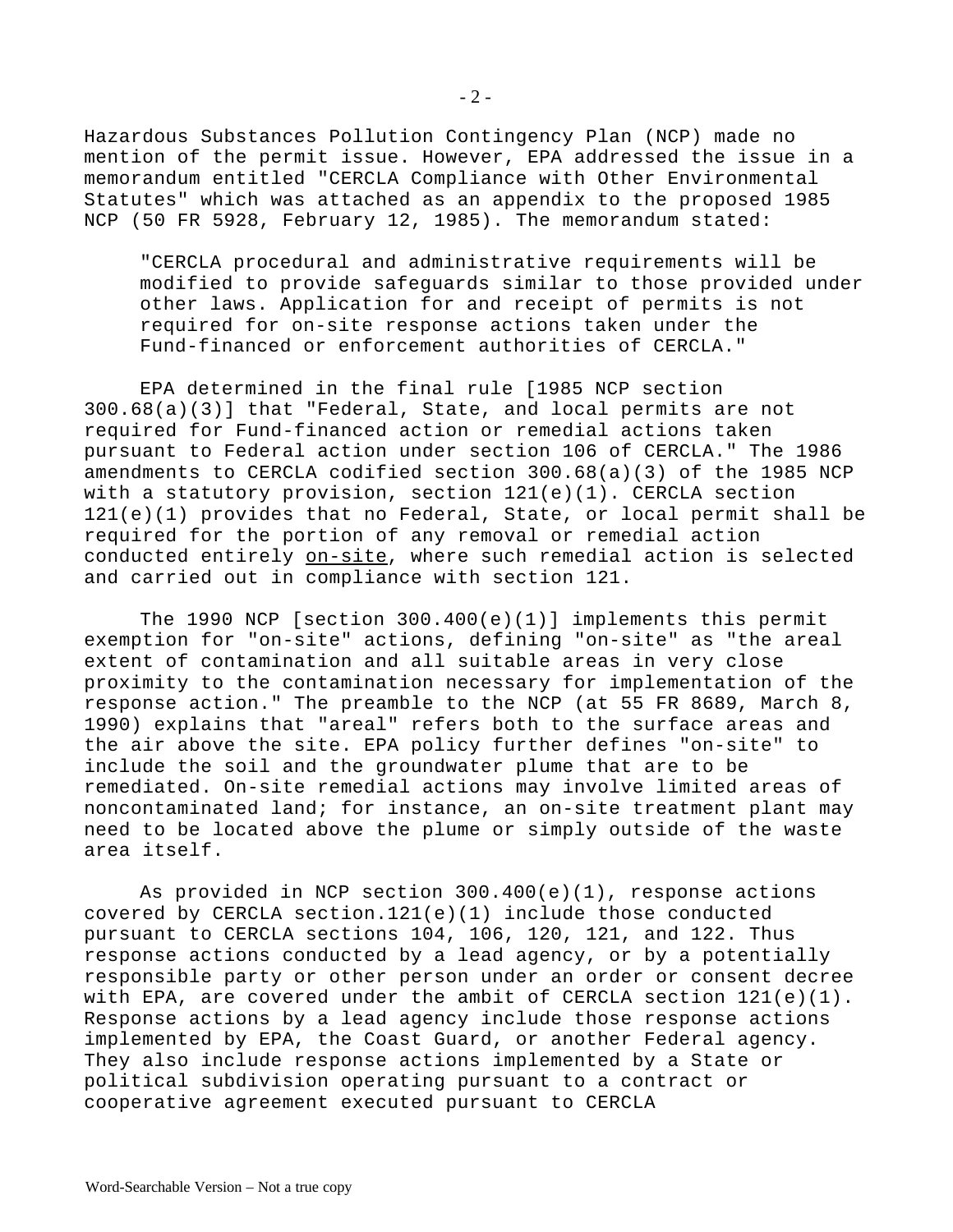section 104(d)(1), under which EPA selects (or must approve) the remedy. Hereafter, the discussion concerning lead agencies should be understood to include, where appropriate, potentially responsible parties or other persons acting under CERCLA section 106.

## **DISCUSSION**

While permits may not be required for CERCLA on-site response actions, some permitting authorities have attempted to require lead agency participation in a process that is "equivalent" to a permitting process in order to satisfy the authority's concern that there will be compliance with ARARs. In effect, they argue that participation in a permit-like process is necessary to identify the substantive provisions of permitting regulations.

Under a permit "equivalency" process, the lead agency is asked to participate in a process that an applicant would pursue to secure a permit, except that most fees and public hearing requirements are normally waived. The permit "equivalency" process itself has caused delay and cost increases in some response actions. The process holds the potential for further delays and cost increases due to often lengthy review of documents submitted to the permitting authority as if a permit were actually required, and due to the attachment of non-ARAR conditions by the permitting authority to the permit "equivalency." It also suggests, incorrectly, that the approval of a permitting authority is required before a CERCLA action may proceed or before an ARARs determination may be made with respect to the permitting regulations.

Unfortunately, some lead agencies have acquiesced to participation in such "equivalency" processes. Such acquiescence has been rationalized by the fact that it is particularly difficult to determine compliance with the substantive requirements of permitting programs, where levels are set on a site-specific basis, e.g., such as based upon the equipment provided by the remedial action contractor, or as would normally be set in a permit or in the Record of Decision (ROD) at Superfund sites. In some cases, lead agencies have agreed to participate in a permit "equivalency" process, although both the lead agency and the permitting authority have acknowledged the applicability of CERCLA section 121(e)(1).

EPA has consistently rejected the notion that CERCLA response actions are subject to such processes (see Background discussion above). The NCP, while acknowledging the need for coordination and consultation with other agencies, notes (at 55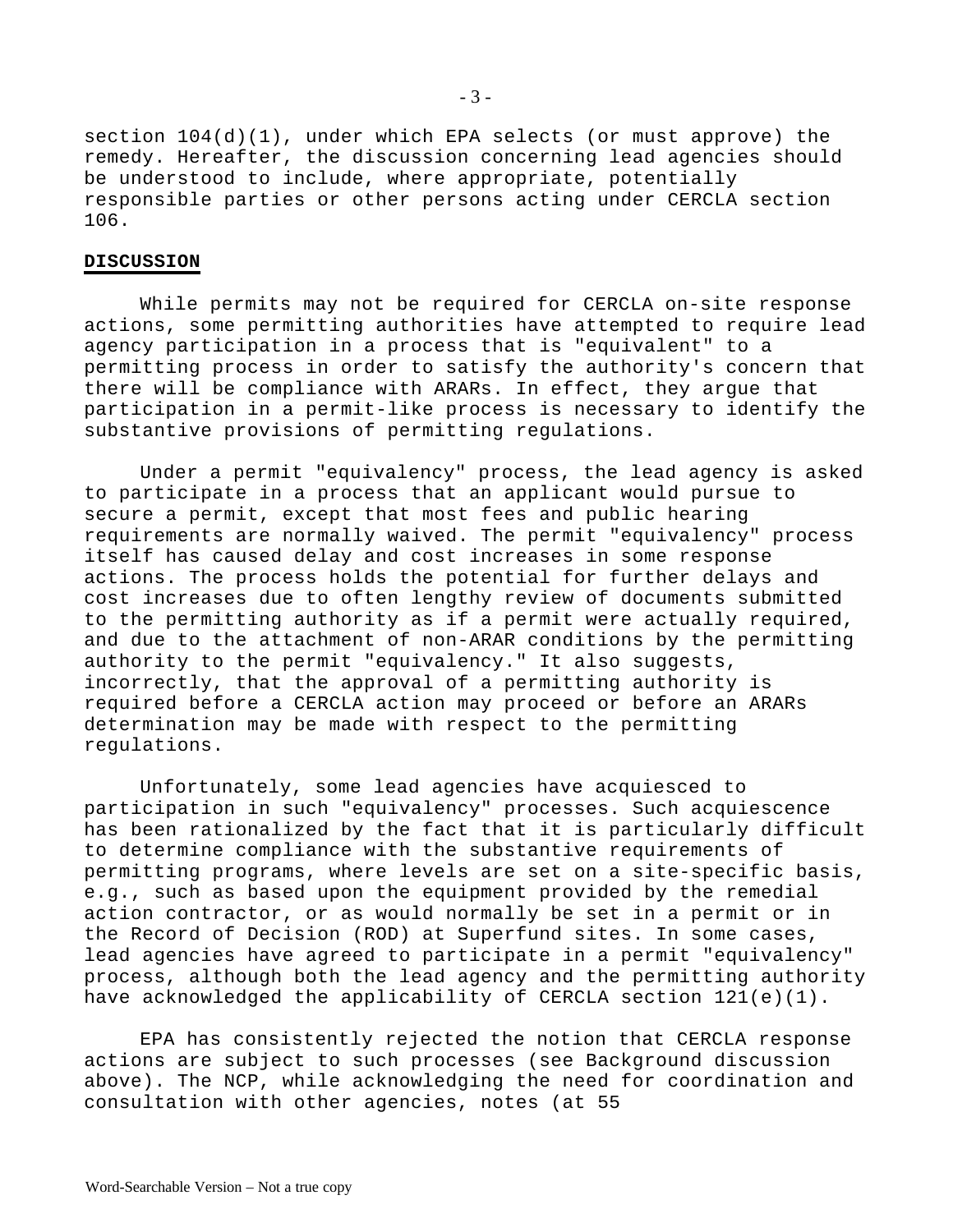FR 8756-7, March 8, 1990) that CERCLA section  $121(e)$  (1) and other CERCLA provisions:

"...reflect Congress' judgment that CERCLA actions should not be delayed by time-consuming and duplicative administrative requirements such as permitting, although remedies should achieve the substantive standards of applicable or relevant and appropriate laws... EPA's approach is wholly consistent with the overall goal of the Superfund program, to achieve expeditious cleanups, and reflects an understanding of the uniqueness of the CERCLA program, which impacts more than one medium (and thus overlaps with a number of other regulatory and statutory programs). Accordingly, it would be inappropriate to subject CERCLA response actions to the multitude of administrative requirements of other Federal and State offices and agencies.

At the same time, EPA recognizes the benefits of consultation, reporting, etc. To some degree, these functions are accomplished through the State involvement and public participation requirements in the NCP. In addition, EPA has already strongly recommended that its Regional offices (and States when they are the lead agency) establish procedures, protocols or memoranda of understanding that, while not recreating the administrative and procedural aspects of a permit, will ensure early and continuous consultation and coordination with other EPA programs and other agencies. CERCLA Compliance with Other Laws Manual, [Part I], OSWER Directive No. 9234.1-01 (August 8, 1988). In working with States, EPA generally will coordinate and consult with the State Superfund office. That State Superfund office should distribute to or obtain necessary information from other State offices interested in activities at Superfund sites.

The basis for this recommendation is a recognition that such coordination and consultation is often useful to determine how substantive requirements implemented under other EPA programs and by other agencies should be applied to a Superfund action. For example, although the Superfund office will make the final decision on using ARARs, a water office may provide information helpful in determining ARARs when a surface water discharge is part of the Superfund remedy.

EPA also recognizes the importance of providing information to other programs and agencies that maintain environmental data bases. This is particularly true where the remedy includes releases of substances into the air or water and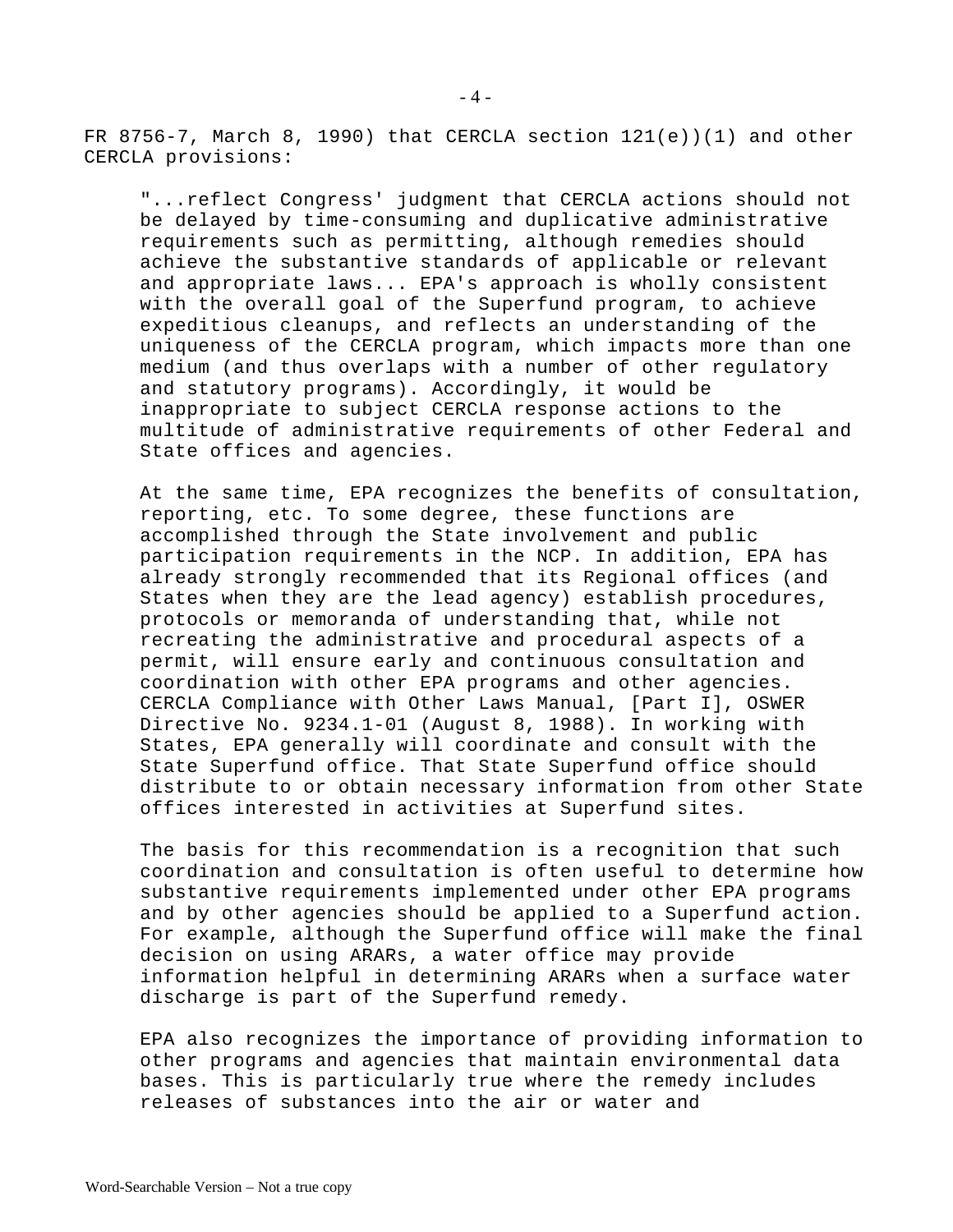the extent of such releases is integral for air and water programs to maintain accurate information on ambient air and surface water quality in order to set statutorily-specified standards."

#### **IMPLEMENTATION**

There are several possible ways to alleviate the delays and cost increases caused by a permit "equivalency" process. First, lead agencies can refuse to participate in this process, based on the fact that actual permits are not required under CERCLA section 121(e)(1), and procedural requirements are not ARARs under CERCLA section 121(d)(2) and the NCP.

Alternatively, and preferably, the lead agency could actively consult on a regular and frequent basis with the permitting authority, in situations where the lead agency deems it helpful to hasten ARARs identification. To facilitate such consultation, the lead agency should provide copies of the submittals of the design contractor and remedial action contractor in a timely manner to the permitting authority whose ARARs are the subject of the submittals. The NCP preamble explains (at 55 FR 8757, March 8, 1990) that if EPA is the lead agency, the coordination and consultation with State permitting authorities will generally be conducted through a single State office. Support Agency Cooperative Agreements, Superfund Memoranda of Agreement, or other protocols may be appropriate vehicles to establish specific time limits for the permitting authority to provide technical assistance in the evaluation of site-specific ARARs.

However, any such agreement should be based on the understanding that a procedural "permit" or permit equivalency approval is not required, but that the lead agency is participating in the process in order to facilitate coordination and consultation with the permitting authority. In some instances, because of the need to complete a response action and to avoid delays and cost increases, the lead agency may decide to terminate the consultation process. Nevertheless, this process should result in the lead agency's designing the remedy to meet all of the substantive requirements of the permitting regulations that are ARARs.

**NOTE:** The above policies and procedures are intended solely as guidance to EPA employees. They do not constitute rulemaking by the Agency, and may not be relied on to create a right or benefit, substantive or procedural, enforceable at law or in equity by any other person. EPA may take action that is at variance with the policies and procedures in this directive.

#### Attachment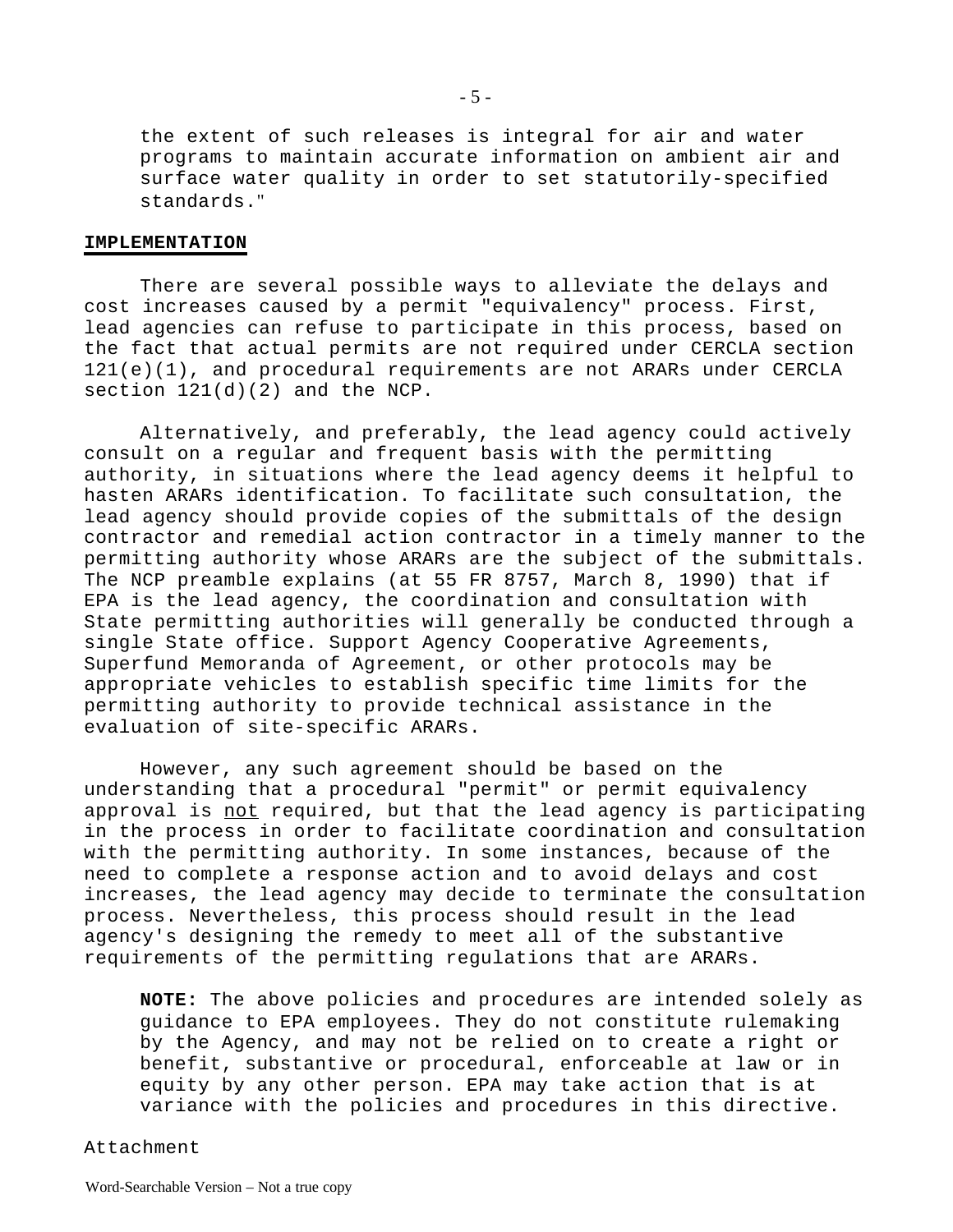Attachment

Discussion on ARARs

CERCLA section  $121(d)(2)(A)$  and NCP section 300.430(f)(1)(i)(A) require EPA to select remedies that meet or waive certain Federal or State ARARs. ARARS are defined in the NCP at section 300.5 under the rubrics of "applicable requirements" and "relevant and appropriate requirements." For guidance on ARARs identification, see NCP sections  $300.400(g)$ ;  $300.430(e)(2)$ ;  $300.515(d)(1)$  and  $(3)$  and  $(h)(2)$ ; CERCLA Compliance with Other Laws Manual, Parts I and II, OSWER Directives No. 9234.1-01 and -02 (August 8, 1988 and August 1989). The NCP does not require the concurrence of States or other Federal agencies (or other EPA program offices) on the Superfund Program's determination as to which standards are ARARs, although consultation with the appropriate State or Federal agency is required.

NCP section 300.435(b)(2) provides that once ARARs are selected, it becomes the responsibility of the lead agency during the Remedial Design (RD) and Remedial Action (RA) to ensure that all Federal and State ARARs identified in the ROD are met. In accordance with CERCLA section  $121(d)(4)$  and NCP section  $300.430(f)(1)(ii)(C)$ , EPA may select a remedial action that does not meet an ARAR under any one of 6 waiver circumstances. If waivers from any ARARs are involved, the lead agency is responsible for ensuring that the conditions of the waivers are met. Pursuant to CERCLA section  $121(f)(1)$ , States must be provided an opportunity to comment on proposed ARARs waivers and may challenge ARARs waivers, as provided in CERCLA section 121(f)(2)and(3).

Remedial actions must comply with those requirements that are determined to be ARARs at the time of ROD signature. NCP section 300.430(f)(1)(ii)(B), in effect, "freezes" ARARs when the ROD is signed unless compliance with newly promulgated or modified requirements is necessary to ensure the protectiveness of the remedy. If ARARs were not frozen at this point, promulgation of a new or modified requirement could result in a reconsideration of the remedy and a restart of the lengthy design process, even if protectiveness were not compromised. This lack of certainty would adversely affect the operation of the CERCLA program, would be inconsistent with Congress' mandate to expeditiously clean up sites, and could adversely affect negotiations with potentially responsible parties.

As a general policy, EPA considers newly-promulgated requirements or other information as part of the review conducted